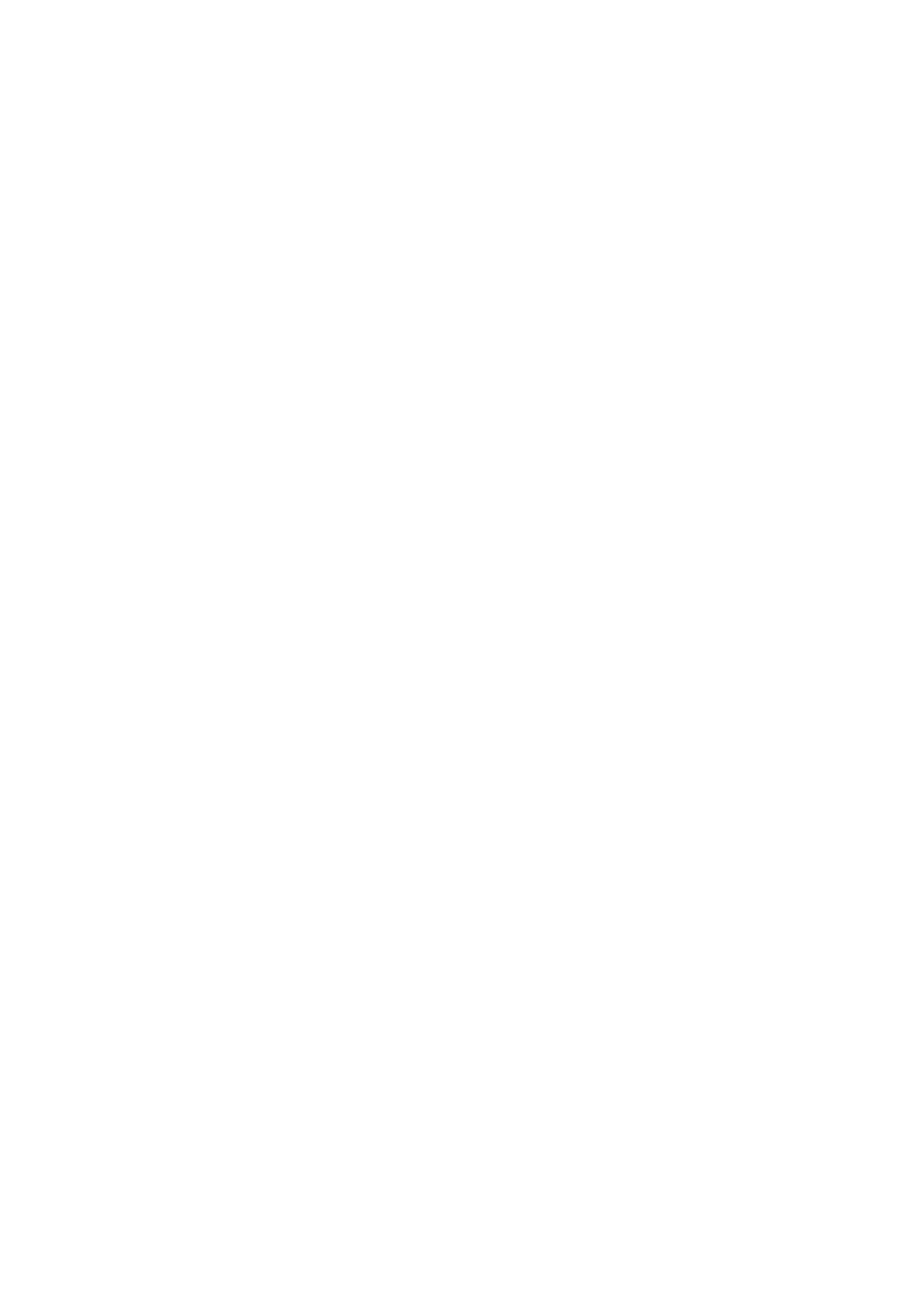# **TABLE OF CONTENTS 7 JUNE 2018**

|    | <b>Business</b> |                                                                                                                                        | Page No. |
|----|-----------------|----------------------------------------------------------------------------------------------------------------------------------------|----------|
|    |                 |                                                                                                                                        |          |
| 1. |                 | <b>Meeting Conduct</b>                                                                                                                 | 5        |
|    |                 | 1.1 Apologies                                                                                                                          | 5        |
|    |                 | 1.2 Conflict of Interest Declarations                                                                                                  | 5        |
|    |                 | 1.3 Confirmation of Minutes                                                                                                            | 5        |
|    |                 | 1.4 Public Participation                                                                                                               | 5        |
|    |                 | 1.5 Items not on the Agenda                                                                                                            | 5        |
| 2. |                 | <b>Oral Reports</b>                                                                                                                    | 6        |
| 3. |                 | <b>Reports</b>                                                                                                                         |          |
|    | 3.1             | <b>Resource Consent Applications and Approvals for 16</b><br>April 2018 to 28 May 2018                                                 | 6        |
|    | 3.1             | Gifting of the building at 29 South Makara Road on Local<br>Purpose Reserve (community buildings) to the Makara<br><b>Model School</b> | 6        |
|    | 3.3             | <b>Forward Programme</b>                                                                                                               | 6        |
|    | 3.3             | <b>Current or Upcoming Council Consultations and Surveys</b>                                                                           | 6        |
|    |                 |                                                                                                                                        |          |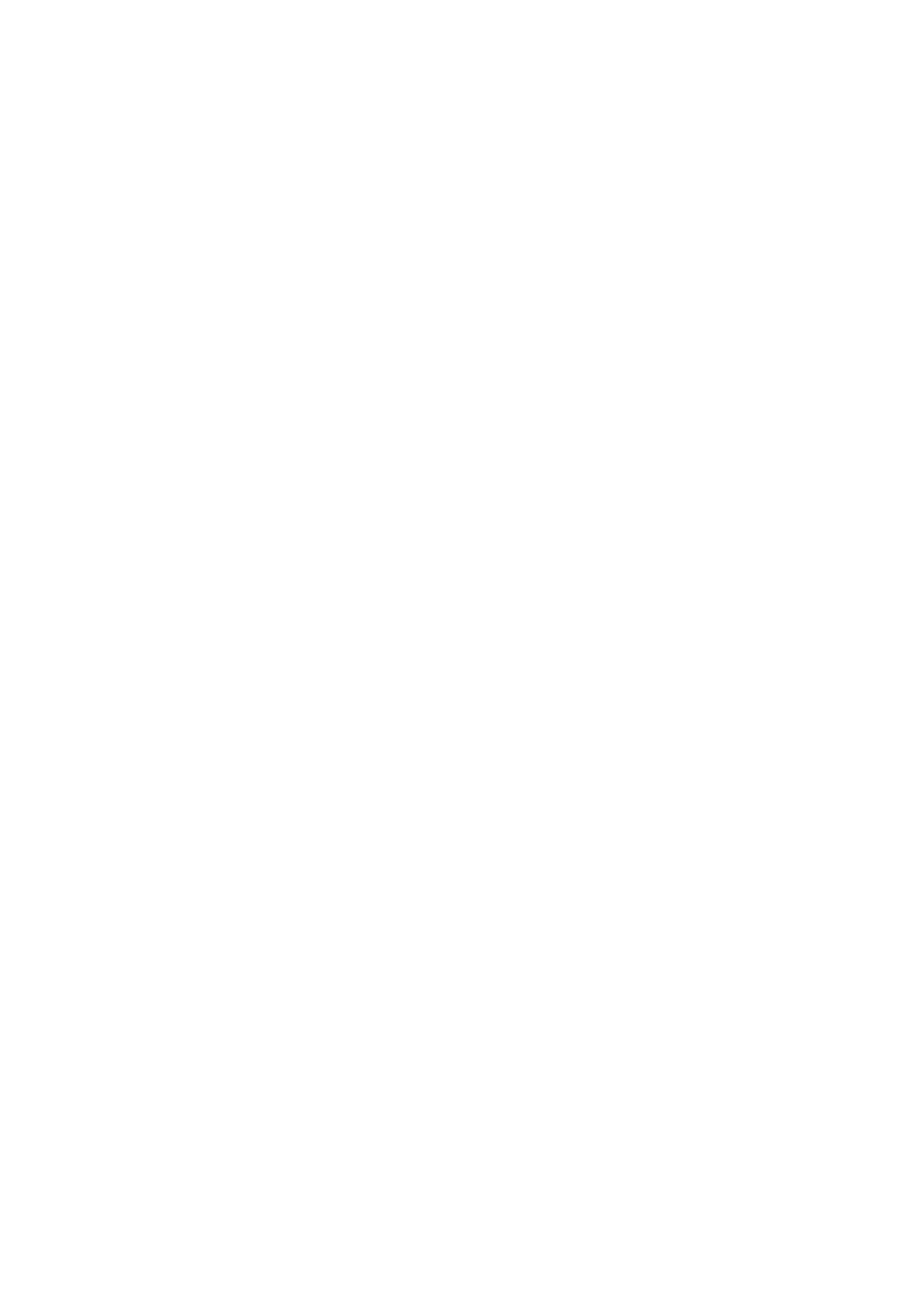# <span id="page-4-0"></span>**1 Meeting Conduct**

### <span id="page-4-1"></span>**1. 1 Apologies**

No apologies were received.

### <span id="page-4-2"></span>**1. 2 Conflict of Interest Declarations**

There were no conflicts of interest declared.

### <span id="page-4-3"></span>**1. 3 Confirmation of Minutes**

### **Moved Wayne Rudd, Seconded Chris Renner**

### **Resolved**

That the Makara/Ohariu Community Board:

Approve the minutes of the Makara/Ohariu Community Board Meeting held on 26 April 2018, having been circulated, that they be taken as read and confirmed as an accurate record of that meeting.

**Carried**

### <span id="page-4-5"></span>**1. 4 Public Participation**

#### **1.4.1 Paul Stanley-Ward presented to the Board about the work he is doing with Predator Free Wellington**

Paul Stanley Ward introduced Darren Peters from the Department of Conservation and provided the Board with information about the work they are doing to reintroducing Kiwi back into Wellington. The organisation has been successful in receiving funding and announcements will be made later I the month. Pauls immediate work is to socialise the Project and presenting to the Board at is part of that process.

They will provide updates to the Board and present again about progress of the project.

### <span id="page-4-4"></span>**1. 5 Items not on the Agenda**

A report titled Gifting of the Building at 29 South Makara Road on local purpose (community buildings) to the Makara Model School was provided for the Board in accordance with section 46A(7) of the Local Government Official Information and Meetings Act 1987 and Makara Ohariu Community Board Standing Order 3.9.5. a procedural resolution was requested to include this major item in the agenda to be dealt with as Item 3.4.

### **Moved Judy Liddell, Seconded Hamish Todd**

### **Resolved**

That the Makara Ohariu Community Board:

1. Allow the item regarding Gifting of Building at 29 South Makara Road on local purpose reserve (community buildings) to the Makara Model School be considered at this meeting as a major item not on the agenda, in accordance with standing order 3.9.5, to enable the matter to be decided within the timeframe

**Carried**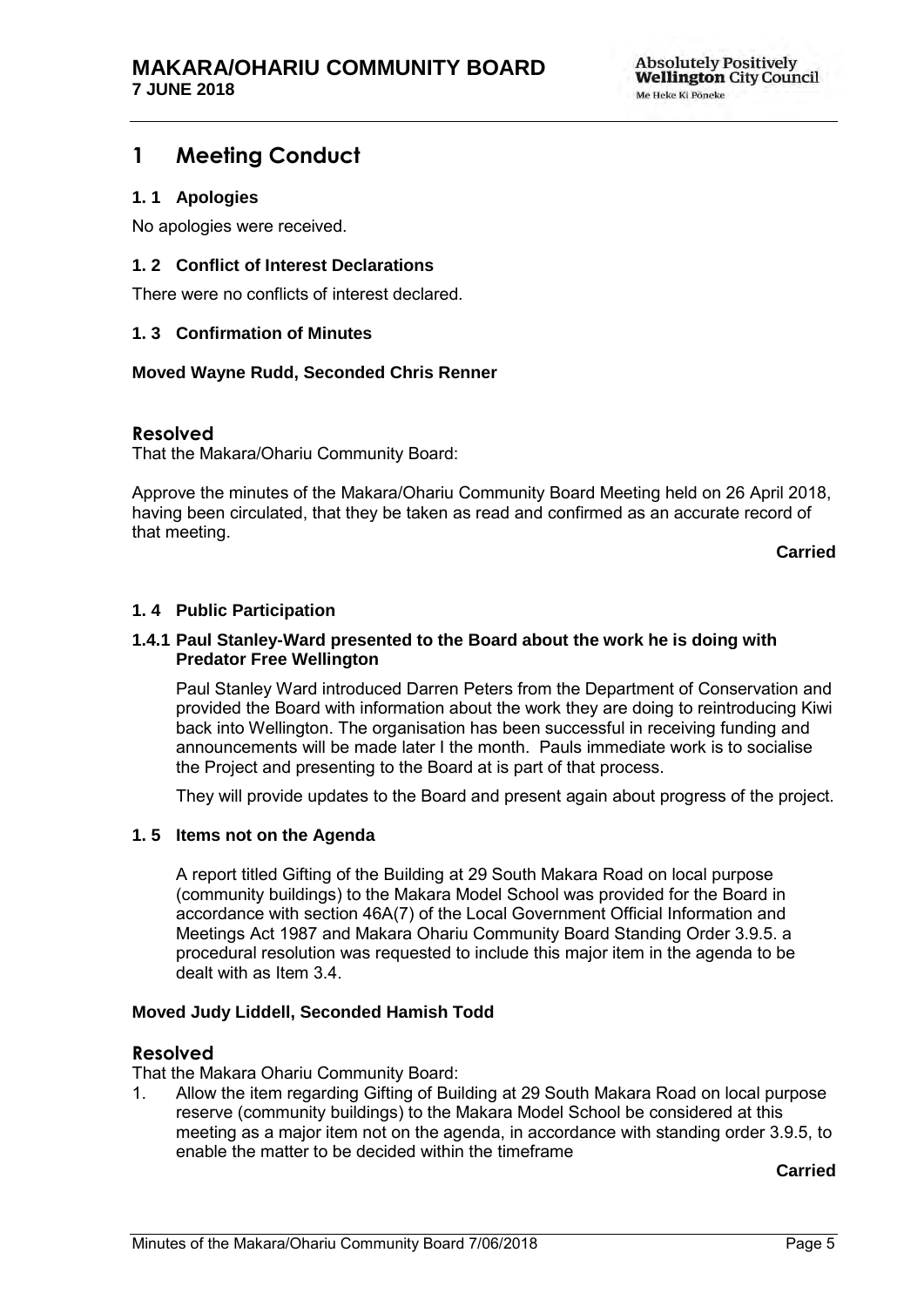# **2 Oral Reports**

- **2.1 Update on Roading Issues – Steve Wright, Team Leader Networks**  Steve Wright provided an update on current roading issues
- **2.2 Chairpersons Oral Report – Christine Grace** Christine Grace read her report and a copy of the report is attached.

### **Attachments**

2.2 2018 June 7 - MOCB - Chairperson's Report

## **3. Reports**

**3.1 Resource Consent Applications and Approvals for 16 April 2018 to 28 May 2018**

### **Moved Hamish Todd, Seconded John Apanowicz**

### **Resolved**

That the Makara/Ohariu Community Board:

1. Receive the information.

## <span id="page-5-0"></span>**3.2 Forward Programme**

### **Moved Hamish Todd, Seconded Judy Liddell**

### **Resolved**

That the Makara/Ohariu Community Board:

- 1. Receive the information.
- 2. Approve its current draft work programme subject to any alterations, additions, or deletions deemed necessary.

**Carried**

**Carried**

## <span id="page-5-1"></span>**3.3 Current or Upcoming Council Consultations and Surveys**

### **Moved Chris Renner, Seconded John Apanowicz**

### **Resolved**

That the Makara/Ohariu Community Board:

1. Receive the information.

**Carried**